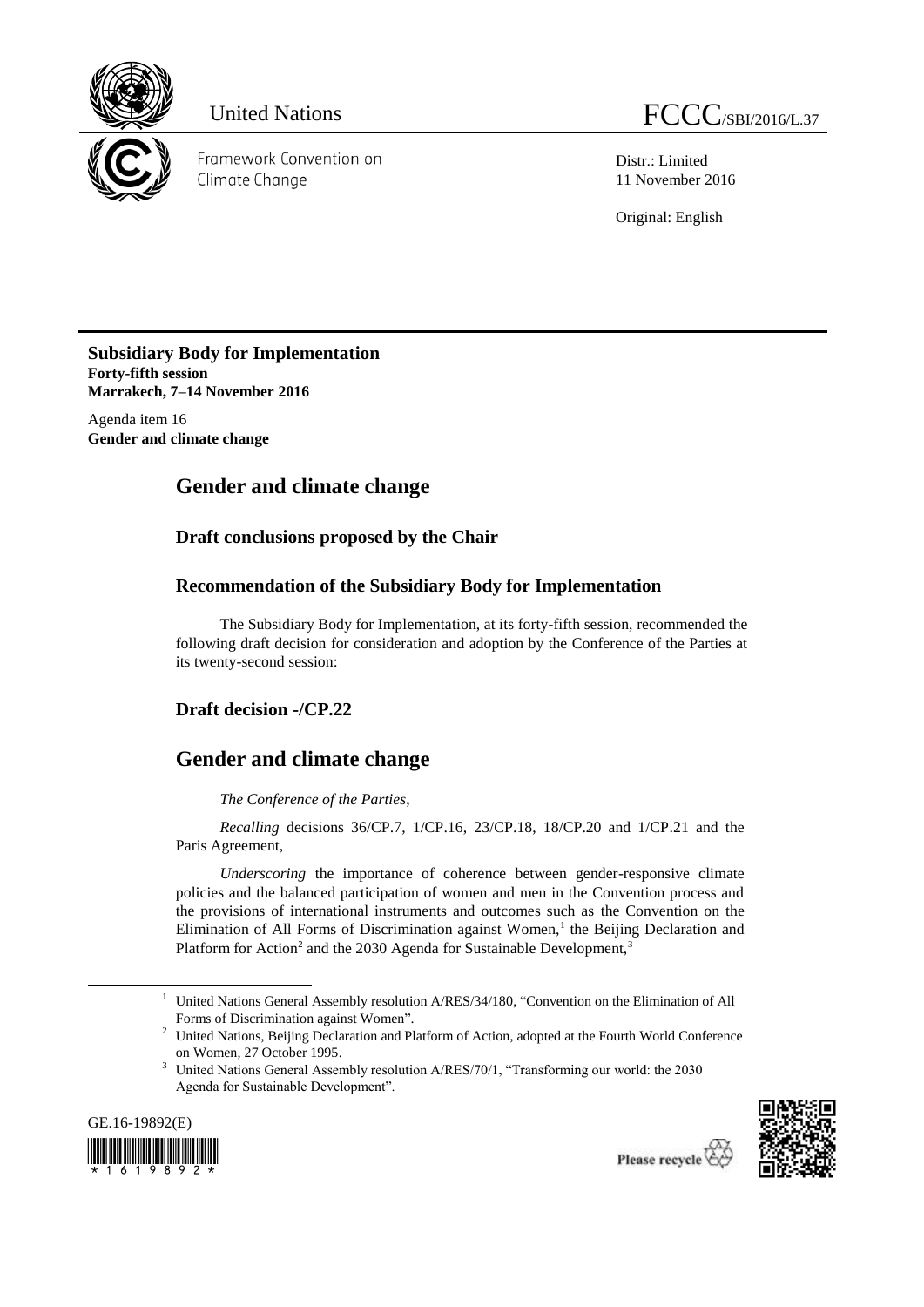*Noting* that, notwithstanding the progress made by Parties in implementing the decisions referred to above, there is a need for women to be represented in all aspects of the Convention process, including through membership of their national delegations and the chairing and facilitation of formal and informal negotiating groups,

*Acknowledging with appreciation* the important role of the two-year Lima work programme on gender in the incorporation of a gender perspective in the work of the Parties and the secretariat in implementing the Convention,

*Noting with appreciation* the contributions received in support of the work undertaken so far,

*Also noting* that gender-responsive climate policy still requires further strengthening in all activities concerning adaptation, mitigation and related means of implementation (finance, technology development and transfer and capacity-building) as well as decisionmaking on the implementation of climate policies,

1. *Welcomes* the report by the secretariat on the in-session workshop on genderresponsive climate policy with a focus on adaptation, capacity-building and training for delegates on gender issues, $4$  which was held during the forty-fourth sessions of the subsidiary bodies;

2. *Notes with appreciation* the submissions from Parties and observers as input for the workshop referred to in paragraph 1 above;

3. *Takes note* of the report by the secretariat on the gender composition of constituted bodies established under the Convention and its Kyoto Protocol,<sup>5</sup> and the urgent need to improve the representation of women in all of the bodies established under the Convention, the Kyoto Protocol and the Paris Agreement;

4. *Urges* Parties to enhance their efforts in advancing the implementation of decisions 36/CP.7, 1/CP.16, 23/CP.18 and 18/CP.20;

5. *Takes note* of the submissions from Parties and observers on possible elements and guiding principles for continuing and enhancing the Lima work programme on gender, $6\overline{6}$ including information from Parties on progress made towards achieving the goals of gender balance and gender-responsive climate policy in response to the invitation contained in decision 18/CP.20, paragraph 1;

6. *Decides* to continue and enhance the Lima work programme on gender for a period of three years as set out in paragraphs 7–30 below and to undertake, at the twenty-fifth session of the Conference of the Parties (November 2019), a review of the work programme;

7. *Invites* Parties to continue to assist:

Training and awareness-raising for female and male delegates on issues related to gender balance and climate change;

(b) Building the skills and capacity of their female delegates to participate effectively in UNFCCC meetings through training on, inter alia, negotiation skills, the drafting of legal documents and strategic communication;

8. *Also invites* Parties and relevant organizations to continue to assist the activities referred to in paragraph 7 above, with a special focus on training and capacity-building for

-

<sup>4</sup> FCCC/SBI/2016/10.

<sup>5</sup> FCCC/CP/2016/4.

 $6$  Submissions from Parties are available at <http://www.unfccc.int/5900>. Submissions from observers are available at <http://www.unfccc.int/7478>.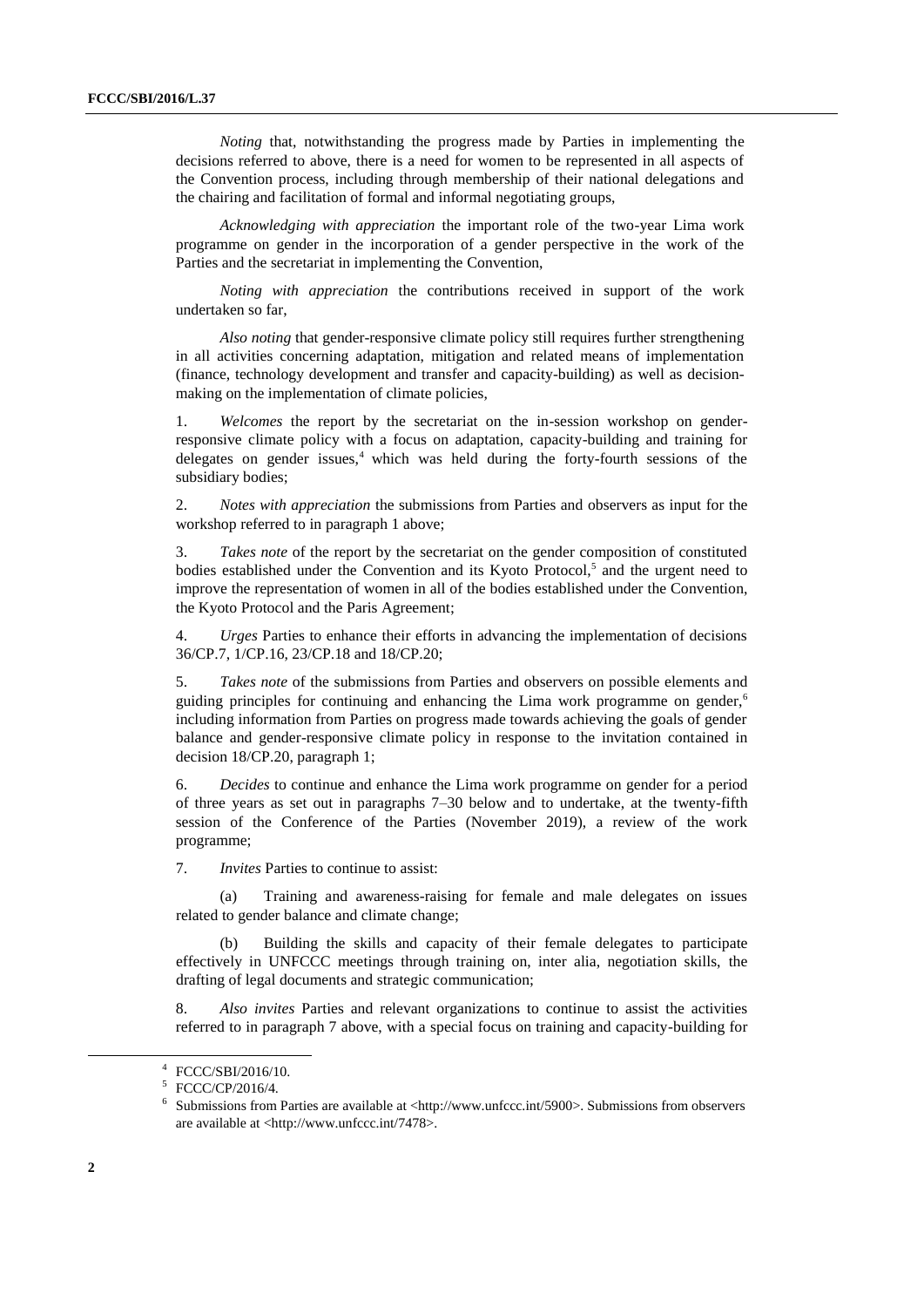delegates from Parties that are particularly vulnerable to the adverse effects of climate change;

9. *Requests* the secretariat to continue to support the organization of the training and capacity-building efforts referred to in paragraphs 7 and 8 above, inter alia, in conjunction with sessions of the subsidiary bodies;

10. *Invites* Parties to increase the representation and active participation of women in the bodies established under the Convention;

11. *Decides* that annual in-session workshops will be held in conjunction with the sessions of the subsidiary bodies in the first sessional period of 2018 and 2019;

12. *Requests* the Subsidiary Body for Implementation to elaborate the topics for the workshops referred to in paragraph 11 above during 2017 and to report on the topics that it recommends for the workshops to the Conference of the Parties at its twenty-third session (November 2017);

13. *Also requests* the secretariat to prepare a technical paper identifying entry points for integrating gender considerations in workstreams under the UNFCCC process for consideration by the Subsidiary Body for Implementation at its forty-eighth session (April– May 2018);

14. *Further requests* all constituted bodies under the UNFCCC process to include in their regular reports information on progress made towards integrating a gender perspective in their processes according to the entry points identified in the technical paper referred to in paragraph 13 above;

15. *Requests* the secretariat to prepare biennial synthesis reports on the information contained in the reports referred to in paragraph 14 above for consideration by the Conference of the Parties, with the first biennial synthesis report to be prepared for the consideration of the Conference of the Parties at its twenty-fifth session (November 2019);

16. *Encourages* Parties and the secretariat to take into consideration a gender perspective in the organization of the technical expert meetings on mitigation and adaptation, in accordance with decision 1/CP.21, paragraphs 111 and 129;

17. *Invites* Parties to mainstream a gender perspective in the enhancement of climate technology development and transfer;

18. *Requests* the secretariat, if updating the accreditation process for the Parties, to improve, as appropriate, the accuracy of data on the gender of the participants as a means of providing accurate data to assess progress made on the participation of women delegates in UNFCCC meetings and those of constituted bodies;

19. *Also requests* the secretariat to continue to prepare an annual report on gender composition in accordance with decisions 23/CP.18 and 18/CP.20;

20. *Further requests* the secretariat to undertake research and analysis on challenges to the full and equal participation of women in climate-related processes and activities and to prepare a technical paper on achieving the goal of gender balance as mandated by decisions 36/CP.7, 1/CP.16 and 23/CP.18, based on submissions and its own research for consideration by the Conference of the Parties at its twenty-third session;

21. *Requests* the Financial Mechanism and its operating entities to include in their respective annual reports to the Conference of the Parties information on the integration of gender considerations in all aspects of their work;

22. *Invites* Parties to appoint and provide support for a national gender focal point for climate negotiations, implementation and monitoring;